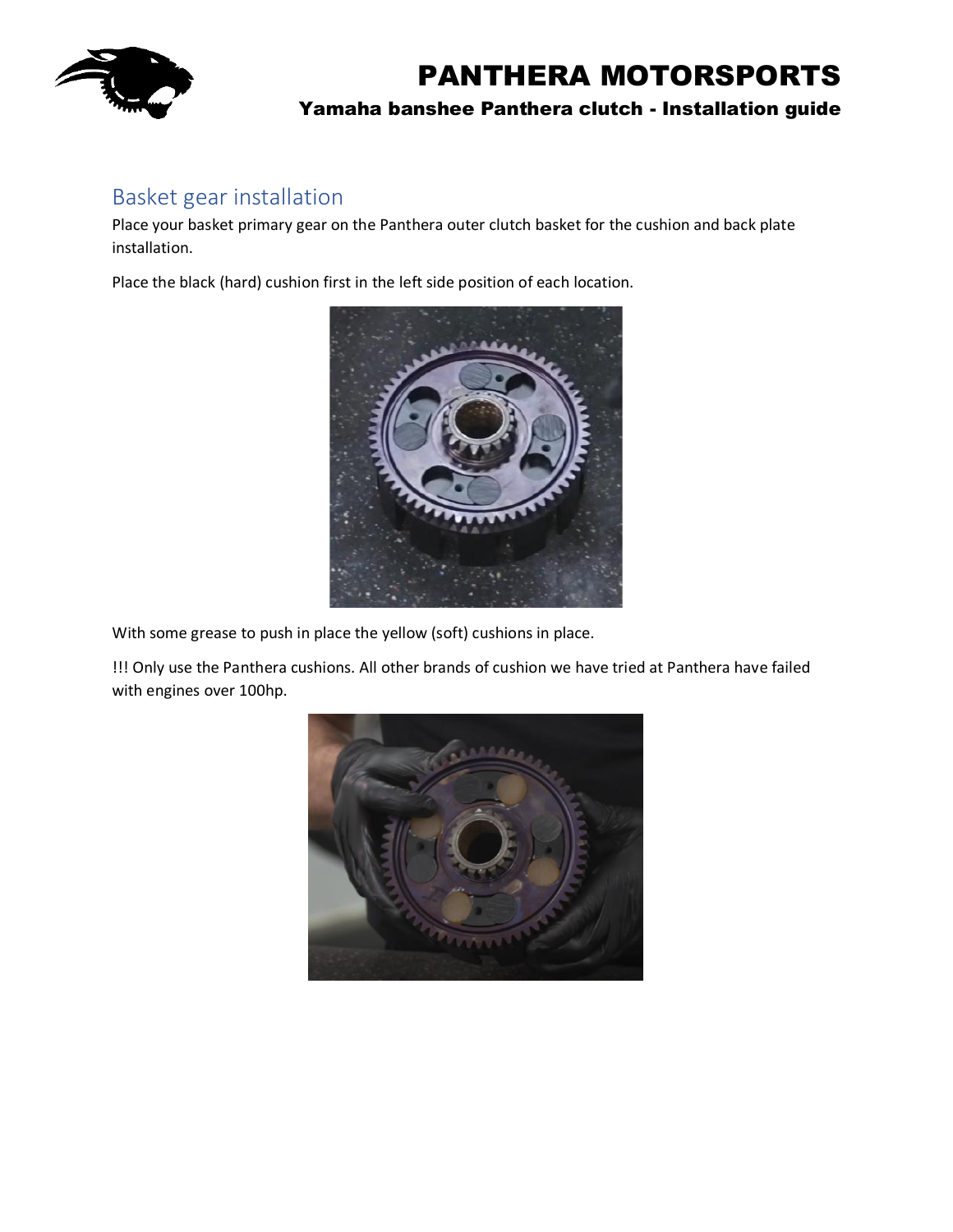

Then install the supplied heavy duty back plate in place with the supplied bolts. Use red Loctite and torque the bolts at 145 in-lb. We recommend punching the other side of the bolts to ensure no possibility of loosening.



### Clutch baskets installation

Slide the clutch basket in place and don't forget the 3mm thick washers, behind the outer basket and between the outer and inner basket.

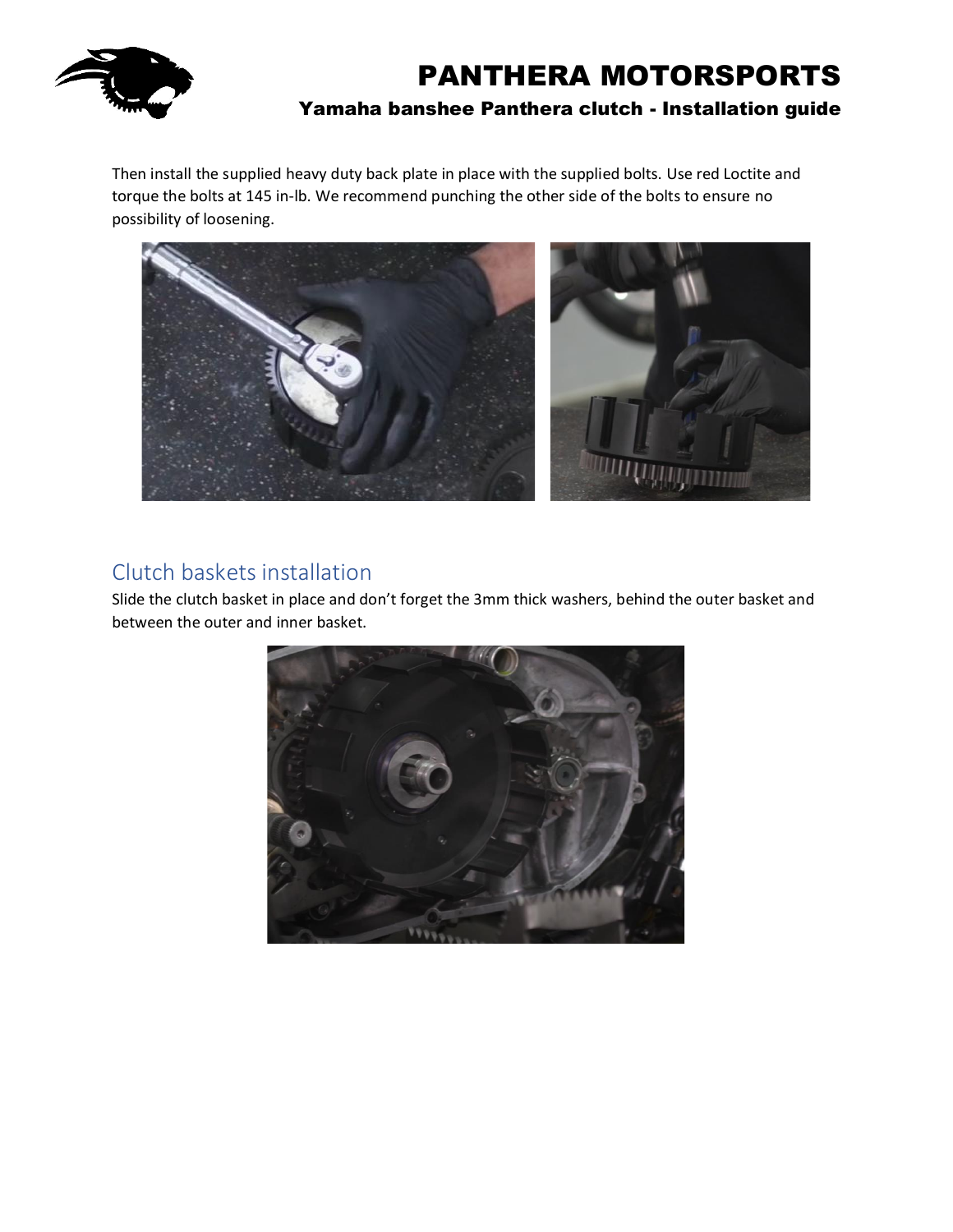

Put the inner basket in place and install the supplied nut retainer



Place the basket nut in place and torque to 66 ft-lb. Make sure that the inner basket spins freely still.

Bend the lock washer tab on top of the nut.

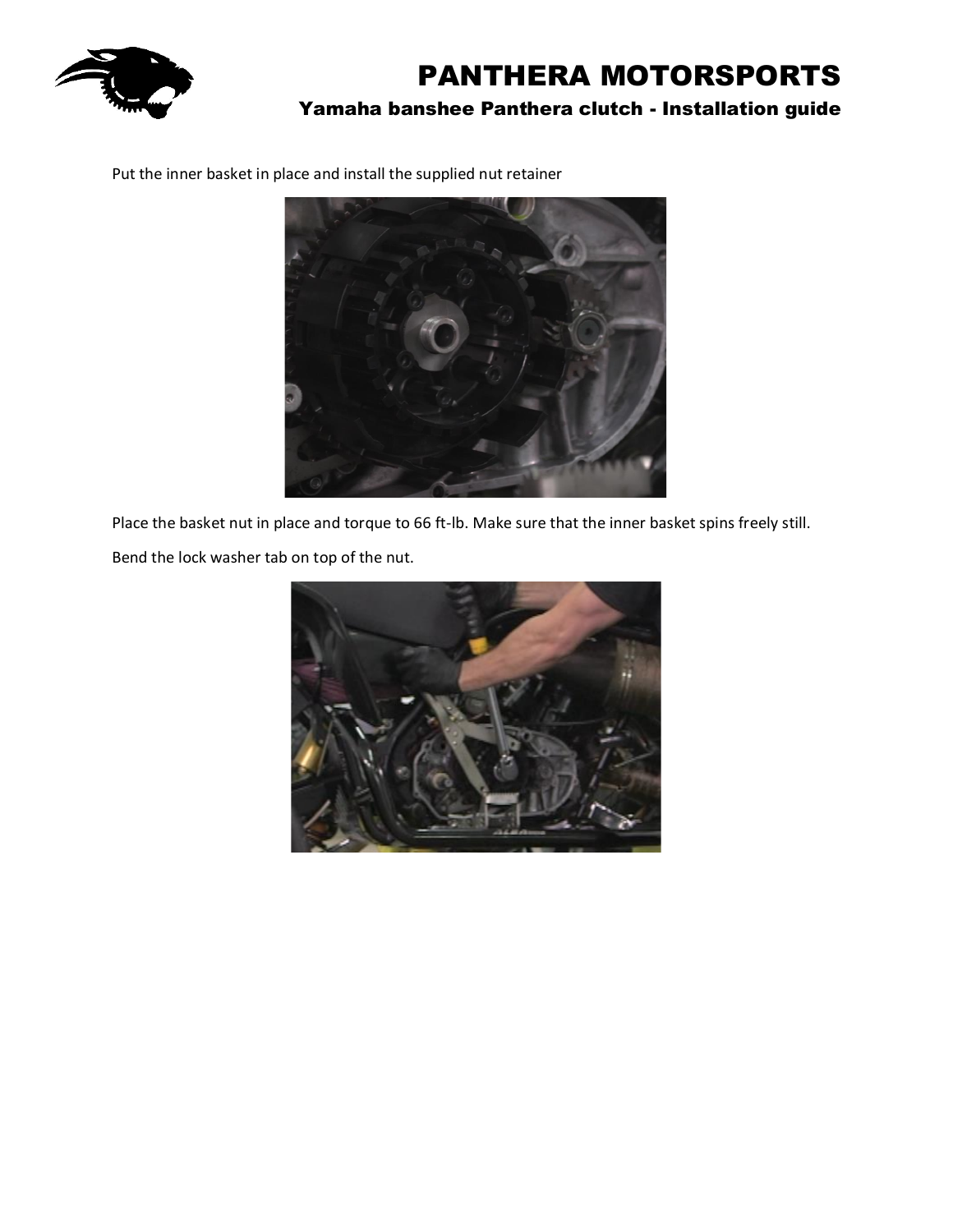

### Clutch discs installation

You are now ready for the clutch discs installation. If you are using the Panthera 25 discs clutch, start by installing the basket sleeve protectors.



If you are running the 19 discs configuration you can ignore that step.

Pre-oil your clutch fiber and install them in the basket, starting with a fiber and then alternate with a steel plate and so on. We recommend the steel plate sharp edge to be put toward the engine.

With the 25 discs and the sleeve protectors, the first fibers will be tricky to place as the protectors might want to move. Once a few fibers are in, the process will be much easier.

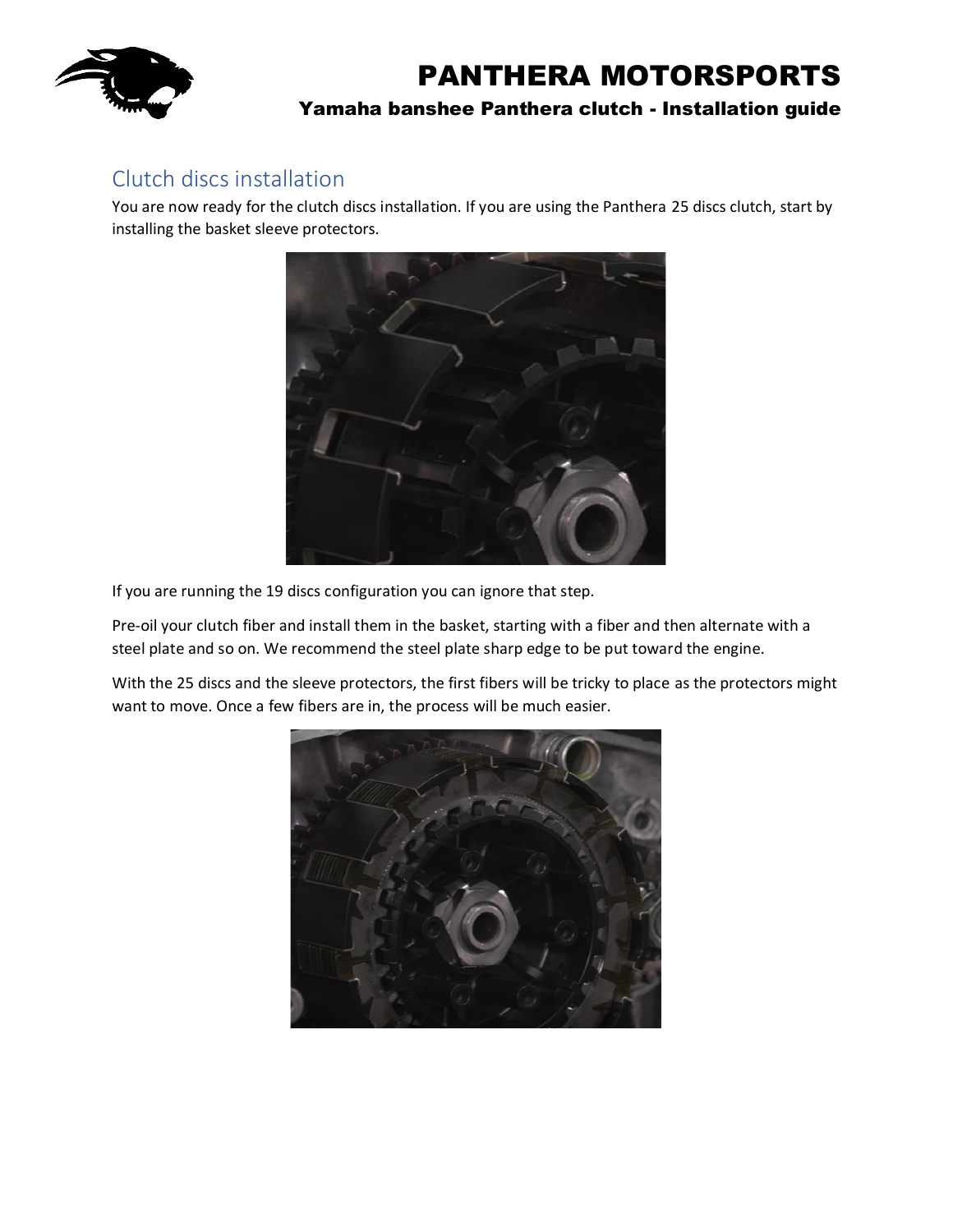

Put the pressure plate pusher unit in plate before you put the pressure plate on.



With the pressure plate in place, ensure an adjustment on the pusher screw so that you have around 0.75mm of free play to allow for clutch wear.



**!!! It will be very important that you ensure you system as a significant clutch throw, as the higher number of discs running with the oil friction will tend to create more drag. You must ensure proper clutch throw to prevent drag when you are at a stop.**